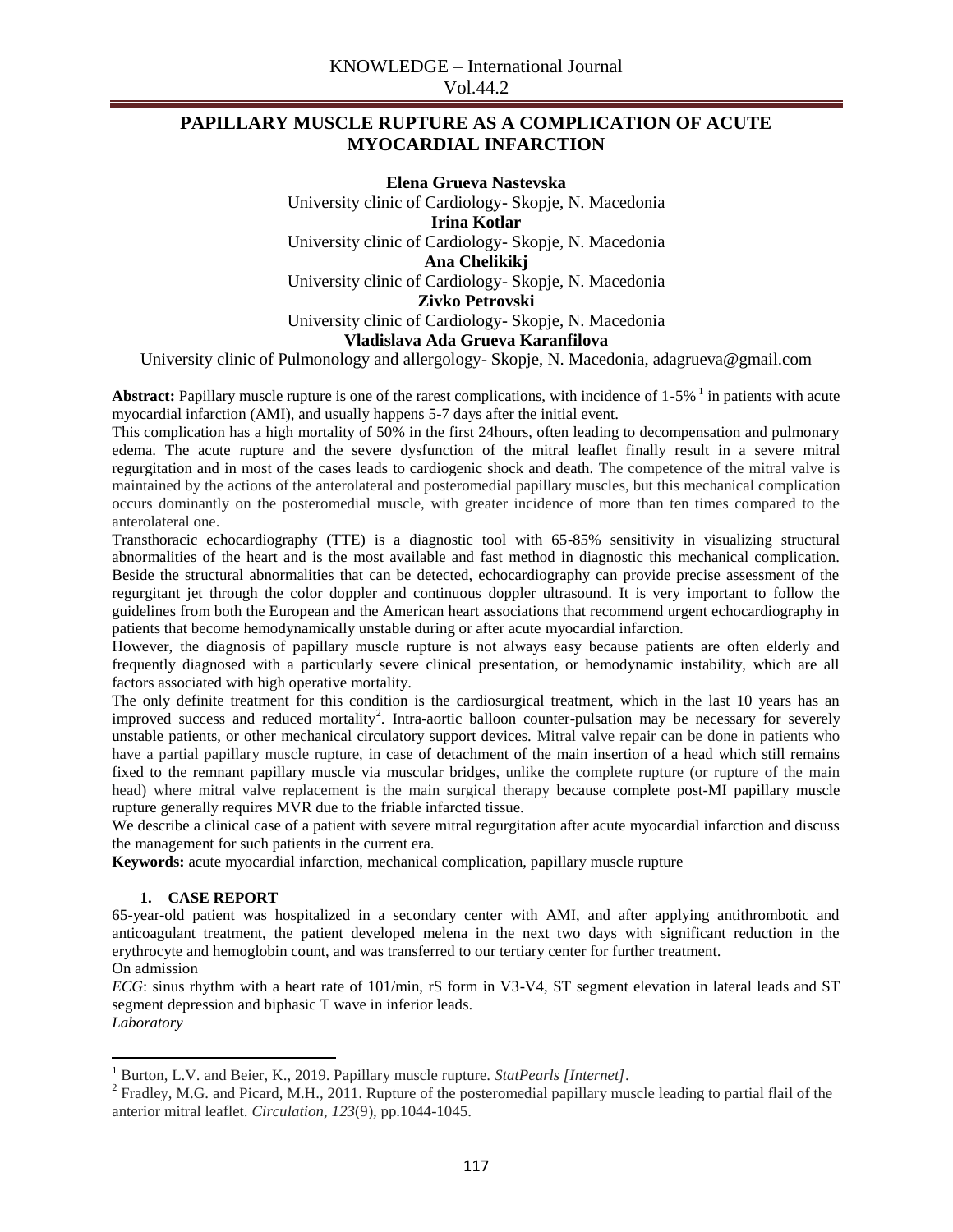| Hgb               | $68$ g/dL      |
|-------------------|----------------|
| RBC               | 2.08 x 10^12/L |
| <b>HCT</b>        | 17.7%          |
| PLT               | 219 x10^9/L    |
| Glu               | 19 mmol/L      |
| Urea              | 24 mmol/L      |
| <b>Creatinine</b> | 85 nmol/L      |
| N <sub>2</sub>    | $141$ mmol/L   |
| K                 | 3.9 mmol/L     |
| <b>CRP</b>        | 7              |
| <b>Troponin I</b> | $864$ ng/L     |

## KNOWLEDGE – International Journal Vol.44.2

After the initial exam, the patient was substituted for the anemic syndrome and gastroscopy was initiated that showed no active bleeding from the upper digestive tract.

When the patient was stabilized, primary percutaneous coronary intervention (PPCI) was made and one endovascular prothesis was implanted on the left descendent coronary artery and two on the circumflex artery.

*Coronary angiography:* **pLAD** Stenosis:99% $\rightarrow$ 0% TIMI flow=3 $\rightarrow$ 3, Mini Trek Pre-dilatation-Balloon PCI (dim>2/15x10Atm); Resolute Integrity DES-Стент PCI (Dim:2.75/18x16Atm); **pCIRC** Stenosis 99%  $\rightarrow$  0% TIMI flow=33, Mini Trek Pre-dilatation- Balloon PCI (Dim 2/15x20Atm); Resolute Integrity DES- Stent PCI (Dim 2.75/18x16Atm); Resolute Integrity DES Stent PCI (Dim: 2.75/18x16Atm);

The echocardiographic assessment next day showed preserved left ventricular systolic function with acute severe mitral regurgitation as a result of a flail posterior mitral leaflet due to suspected chordal or papillary muscle rupture.<sup>3</sup>





 $3$  Valle, J.A., Miyasaka, R.L. and Carroll, J.D., 2017. Acute mitral regurgitation secondary to papillary muscle tear: is transcatheter edge-to-edge mitral valve repair a new paradigm? *Circulation: Cardiovascular Interventions*, *10*(6), p.e005050.

 $\overline{\phantom{a}}$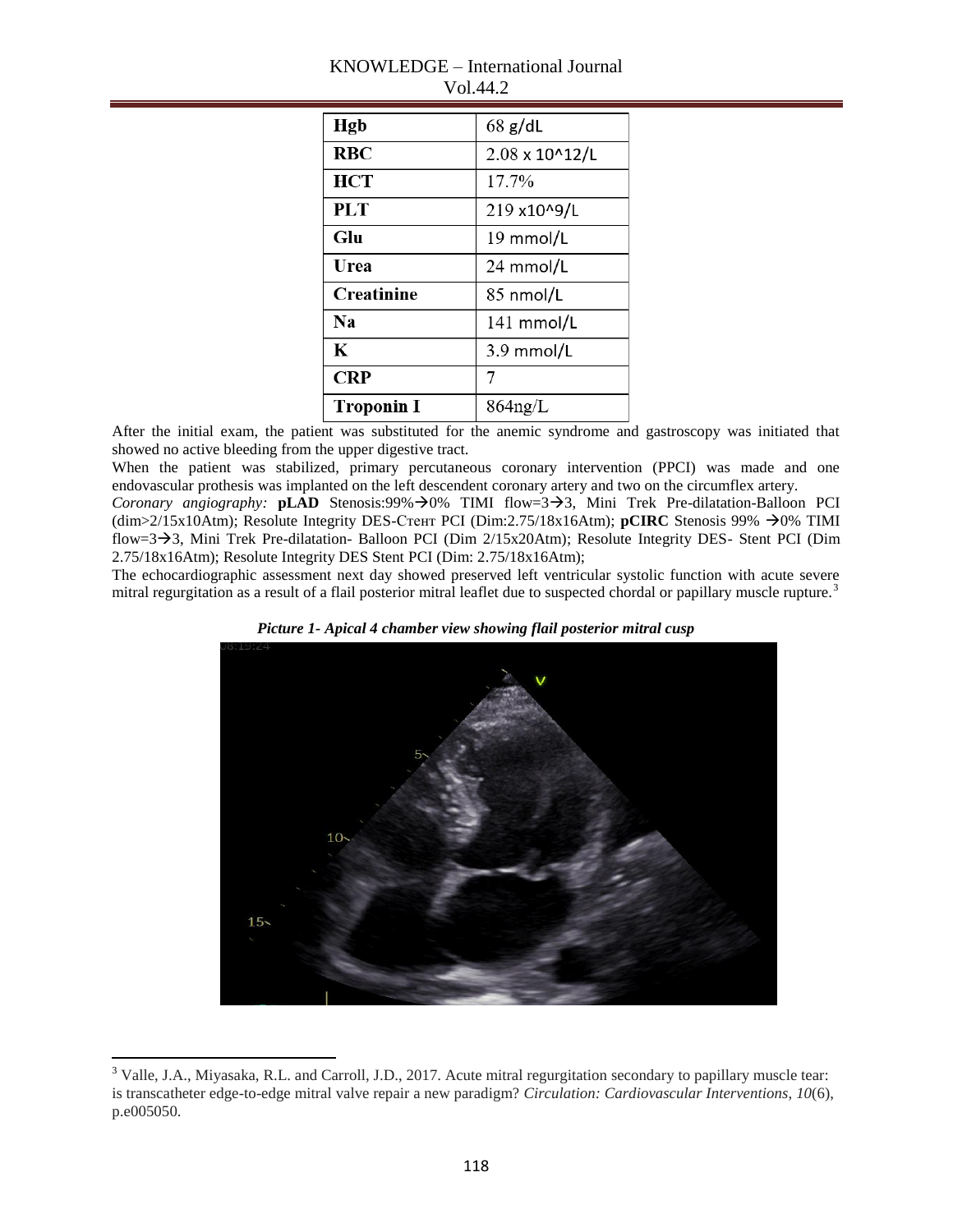## KNOWLEDGE – International Journal Vol.44.2



Immediately after these findings, the patient was transferred to a cardio surgery center for further urgent treatment. After the initial pre-operative preparation, due to the rupture of the posterior mitral muscle, mitral valve replacement was made with a bio prothesis Hancock s.27. Intra-aortic balloon pump was placed because of the reduced left ventricular kinetics until day three after the surgery. Post-procedure, the clinical improvement was immediate, with improved hemodynamics and diuretic-responsiveness. The patient was extubated the day 2 after the procedure with minimal oxygen requirements. Repeat transthoracic echocardiography demonstrated ongoing significant reduction in mitral regurgitation to a mild degree. The patient was hemodynamically stable and after 10 days she was dismissed from hospital with a recommendation for further continuous medical treatment. <sup>45</sup>



*Picture 3- Apical 4 chamber view after mitral valve replacement with Hancock 27s.*

 $\overline{\phantom{a}}$ 

<sup>4</sup> Thompson CR, Buller CE, Sleeper LA, Antonelli TA, Webb JG, Jaber WA, Abel JG, Hochman JS. Cardiogenic shock due to acute severe mitral regurgitation complicating acute myocardial infarction: a report from the SHOCK Trial Registry. Should we use emergently revascularize occluded coronaries in cardiogenic shock**? J Am Coll Cardiol.** 2000; *36*(3 suppl A):1104–1109.

<sup>5</sup> Tavakoli R, Weber A, Vogt P, Brunner HP, Pretre R, Turina M. Surgical management of acute mitral valve regurgitation due to post-infarction papillary muscle rupture. J Heart Valve Dis. 2002 Jan;11(1):20-5; discussion 26. PMID: 11843502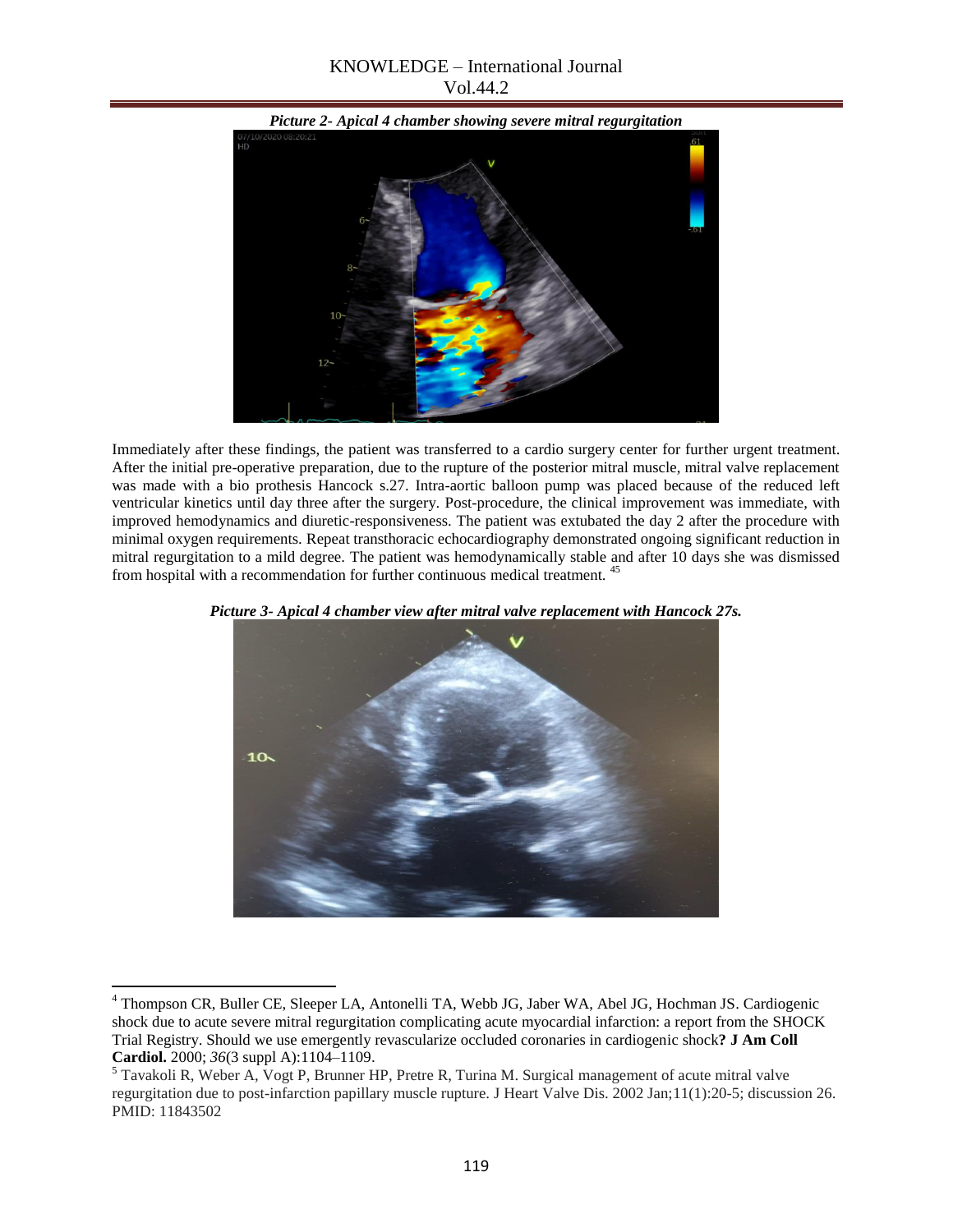### **2. DISCUSSION**

Papillary muscle rupture is rare, but can be a fatal complication of the acute myocardial infarction or infective endocarditis. In most of the cases, this mechanical complication appears in the first week after posterior myocardial infarction of the posterior descendent artery. The anterolateral papillary muscle is supplied with blood by two coronary arteries (left anterior descending and circumflex)<sup>6</sup>, unlike the posteromedial papillary muscle who is supplied only by the right coronary artery<sup>7</sup>. That's why the rupture of the posteromedial muscle is more common because of its single blood supply.

Incidence(%) of complications of acute MI before and after PCI





Echocardiography is easily available and most important diagnostic modality in early detection of the mechanical complications of myocardial infarction, as well as in providing prognostic information that is important for risk stratification.

The cornerstone of treatment for papillary muscle rupture includes emergency surgical treatment<sup>8</sup>. Mitral valve replacement is the only definite treatment of this complication, and the urgency of the management is one of the most important factors for better outcome. Previous intraoperative mortality associated with mitral valve repair in these patients was estimated to be 20% to 25%  $9$ . More recently, operative mortality from mitral surgery was decreased to 8.7%. In a recent Japanese retrospective observational data of 194 patients diagnosed with papillary

 6 Schroeter T, Lehmann S, Misfeld M, Borger M, Subramanian S, Mohr FW, Bakthiary F. Clinical outcome after mitral valve surgery due to ischemic papillary muscle rupture. **Ann Thorac Surg.** 2013; *95*:820–824. doi: 10.1016/j.athoracsur.2012.10.050.

<sup>7</sup> Bouma, W., Wijdh-den Hamer, I.J., Koene, B.M. *et al.* Predictors of in-hospital mortality after mitral valve surgery for post-myocardial infarction papillary muscle rupture. *J Cardiothorac Surg* **9,** 171 (2014). <https://doi.org/10.1186/s13019-014-0171-z>

<sup>&</sup>lt;sup>8</sup> Nishimura, R.A., Otto, C.M., Bonow, R.O., Carabello, B.A., Erwin, J.P., Guyton, R.A., O'Gara, P.T., Ruiz, C.E., Skubas, N.J., Sorajja, P. and Sundt, T.M., 2014. 2014 AHA/ACC guideline for the management of patients with valvular heart disease: executive summary: a report of the American College of Cardiology/American Heart Association Task Force on Practice Guidelines. *Journal of the American College of Cardiology*, *63*(22), pp.2438- 2488.

<sup>9</sup> Russo A, Suri RM, Grigioni F, Roger VL, Oh JK, Mahoney DW, Schaff HV, Enriquez-Sarano M. Clinical outcome after surgical correction of mitral regurgitation due to papillary muscle rupture. **Circulation.** 2008; *118*:1528–1534. doi: 10.1161/CIRCULATIONAHA.107.747949.